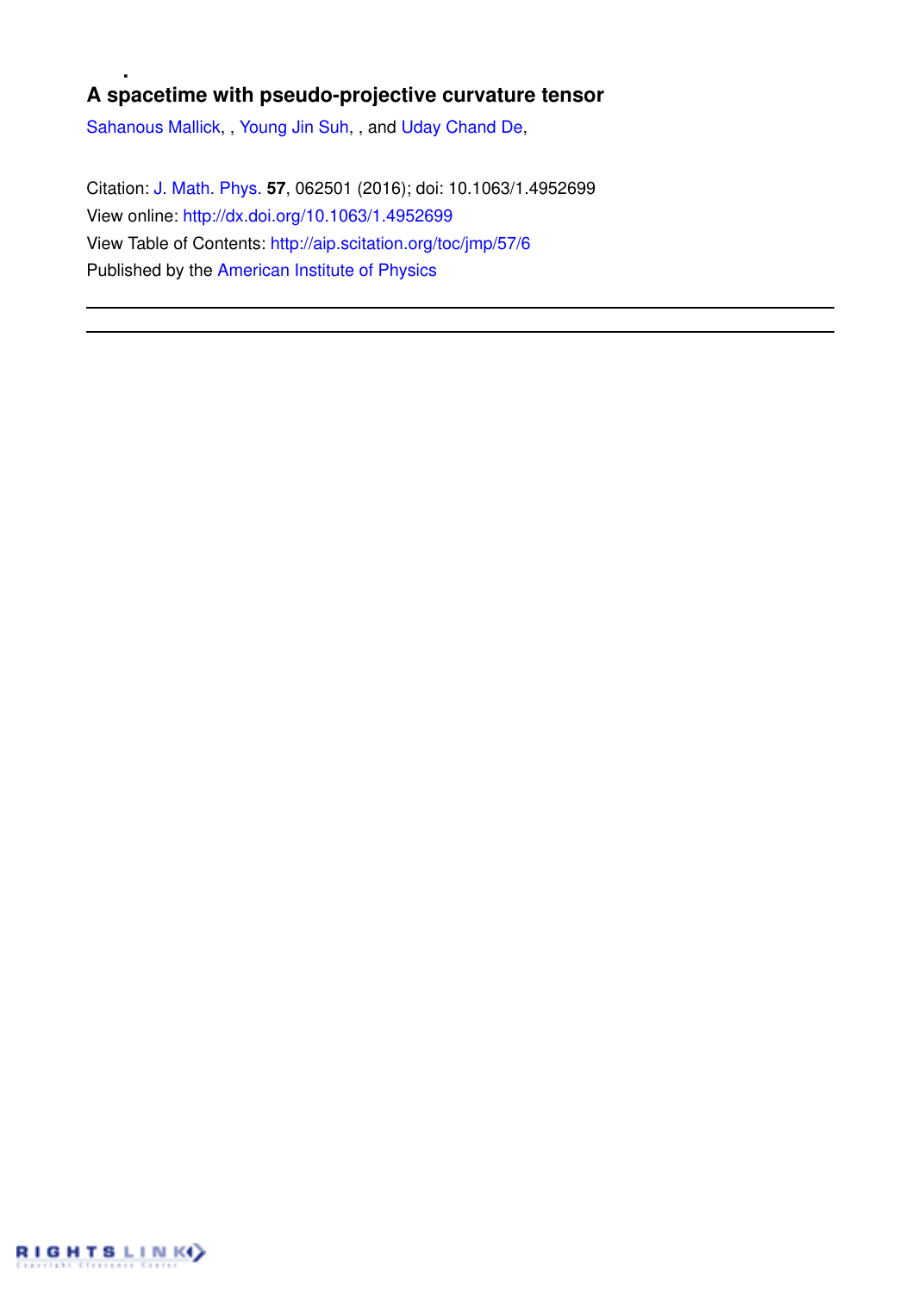# **A spacetime with pseudo-projective curvature tensor**

Sahanous Mallick,<sup>1,a)</sup> Young Jin Suh,<sup>2,b)</sup> and Uday Chand De<sup>3,c)</sup> <sup>1</sup>*Department of Mathematics, Chakdaha College, P.O.-Chakdaha, Dist-Nadia, West Bengal, India*

<sup>2</sup>*Department of Mathematics, Kyungpook National University, Taegu 702-701, South Korea* <sup>3</sup>*Department of Pure Mathematics, University of Calcutta, 35, B. C. Road, Kolkata 700019, West Bengal, India*

(Received 29 January 2016; accepted 15 May 2016; published online 3 June 2016)

The object of the present paper is to study spacetimes admitting pseudo-projective curvature tensor. At first we prove that a pseudo-projectively flat spacetime is Einstein and hence it is of constant curvature and the energy momentum tensor of such a spacetime satisfying Einstein's field equation with cosmological constant is covariant constant. Next, we prove that if the perfect fluid spacetime with vanishing pseudoprojective curvature tensor obeys Einstein's field equation without cosmological constant, then the spacetime has constant energy density and isotropic pressure, and the perfect fluid always behaves as a cosmological constant and also such a spacetime is infinitesimally spatially isotropic relative to the unit timelike vector field *U*. Moreover, it is shown that a pseudo-projectively flat spacetime satisfying Einstein's equation without cosmological constant for a purely electromagnetic distribution is an Euclidean space. We also prove that under certain conditions a perfect fluid spacetime with divergence-free pseudo-projective curvature is a Robertson-Walker spacetime and the possible local cosmological structure of such a spacetime is of type I, D or O. We also study dust-like fluid spacetime with vanishing pseudo-projective curvature tensor. *Published by AIP Publishing.* [http://dx.doi.org/10.1063/1.4952699]

#### **I. INTRODUCTION**

The present paper is concerned with certain investigations in general relativity by the coordinate free method of differential geometry. In this method of study, spacetime of general relativity is regarded as a connected four dimensional semi-Riemannian manifold  $(M^4, g)$  with Lorentzian metric g with signature  $(-,+,+,+)$ . The geometry of the Lorentzian manifold begins with the study of the causal character of vectors of the manifold. It is due to this causality that the Lorentzian manifold becomes a convenient choice for the study of general relativity. The Einstein's equations $31$ (p. 337), imply that the energy-momentum tensor is of vanishing divergence. This requirement is satisfied if the energy-momentum tensor is covariant-constant.<sup>5</sup> In Ref. 5, M. C. Chaki and Sarbari Ray showed that a general relativistic spacetime with covariant-constant energy-momentum tensor is Ricci symmetric, that is,  $\nabla S = 0$ , where *S* is the Ricci tensor of the spacetime. Several authors studied spacetimes in several ways such as spacetimes with semisymmetric energy momentum tensor by De and Velimirović,<sup>7</sup> m-Projectively flat spacetimes by Zengin, $39$  pseudo Z symmetric spacetimes by Mantica and Suh (Refs. 19 and 22), generalized quasi-Einstein spacetimes by Güler and Demirbağ,<sup>12</sup> generalized Robertson-Walker spacetimes by Arslan *et al.*,<sup>3</sup> and many others.

The notion of pseudo-projective curvature tensor was introduced by Prasad<sup>32</sup> and is defined as follows:

a)E-mail address: sahanousmallick@gmail.com

b)E-mail address: yjsuh@knu.ac.kr

c)E-mail address: uc\_de@yahoo.com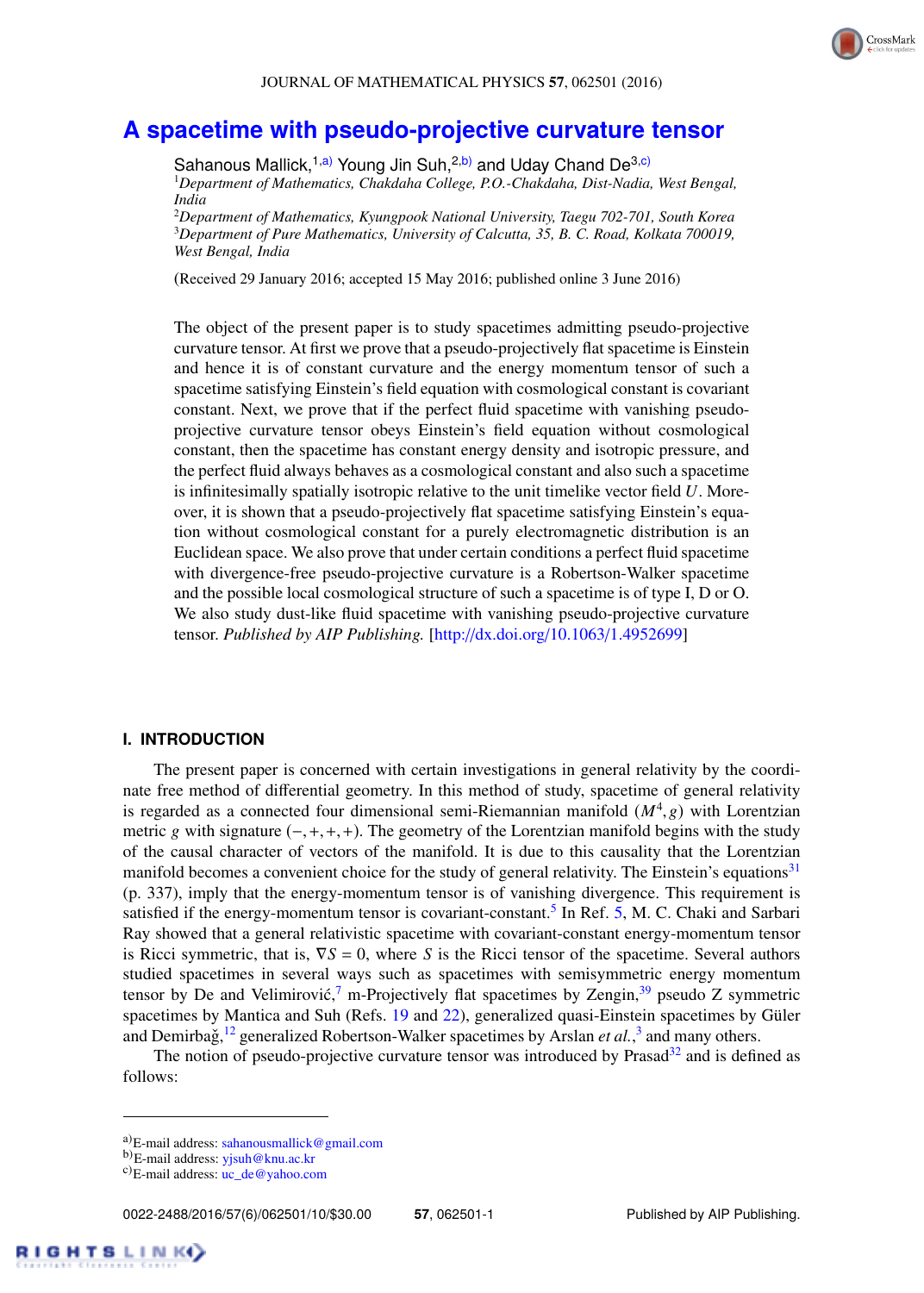$$
P^*(X,Y)Z = aR(X,Y)Z + b[S(Y,Z)X - S(X,Z)Y]
$$
  
 
$$
- \frac{r}{n}(\frac{a}{n-1} + b)[g(Y,Z)X - g(X,Z)Y],
$$
 (1.1)

where *a* and *b* are constants with  $b \neq 0$ , *R* is the Riemannian curvature tensor of type (1,3), *S* is the Ricci tensor of type  $(0,2)$ , and  $r$  is the scalar curvature of the manifold.

If  $a = 1$  and  $b = -\frac{1}{n-1}$ , then (1.1) reduces to the projective curvature tensor. A semi-Riemannian manifold is called pseudo-projectively flat if  $P^* = 0$  for  $n > 3$ . The pseudo-projective curvature tensor has been studied by various authors in various ways such as Narain, Prakash, and Prasad,<sup>29</sup> Nagaraja and Somashekhara,<sup>28</sup> Doğru,<sup>8</sup> Jaiswal and Ojha,<sup>15</sup> and many others.

The present paper is organized as follows.

After introduction, in Section II, we characterize a spacetime with vanishing pseudo-projective curvature tensor and some geometric properties of such a spacetime have been obtained. Section III deals with the perfect fluid spacetime with vanishing pseudo-projective curvature tensor. Perfect fluid spacetime with divergence-free pseudo-projective curvature tensor has been studied in Section IV. Finally, we study dust fluid spacetime with vanishing pseudo-projective curvature tensor.

#### **II. SPACETIME WITH VANISHING PSEUDO-PROJECTIVE CURVATURE TENSOR**

Let  $V_4$  be the spacetime of general relativity, then from Equation  $(1.1)$  we have

$$
\tilde{P}^*(X,Y,Z,W) = a\tilde{R}(X,Y,Z,W) + b[S(Y,Z)g(X,W) - S(X,Z)g(Y,W) - \frac{r}{4}[\frac{a}{3} + b][g(Y,Z)g(X,W) - g(X,Z)g(Y,W)],
$$
\n(2.1)

where  $\tilde{P}^{\star}(X, Y, Z, W) = g(P^{\star}(X, Y)Z, W)$  and  $\tilde{R}(X, Y, Z, W) = g(R(X, Y)Z, W)$ . If  $\tilde{P}^*(X, Y, Z, W) = 0$ , then Equation (2.1) leads to

$$
aR(X, Y, Z, W) + b[S(Y, Z)g(X, Z) - S(X, Z)g(Y, W) - \frac{r}{4}[\frac{a}{3} + b][g(Y, Z)g(X, W) - g(X, Z)g(Y, W)] = 0.
$$
\n(2.2)

Taking a frame field over X and W, we have from  $(2.2)$  that

$$
(a+3b)S(Y,Z) = (a+3b)\frac{r}{4}g(Y,Z),
$$
\n(2.3)

where *S* and *r* denote the Ricci tensor and the scalar curvature of the manifold, respectively.

Thus we can state the following.

Theorem 2.1. *A pseudo-projectively flat spacetime is an Einstein spacetime, provided a* +  $3b \neq 0$ .

Again, Equations  $(2.2)$  and  $(2.3)$  give

$$
\tilde{R}(X,Y,Z,W) = \frac{r}{12} [g(Y,Z)g(X,W) - g(X,Z)g(Y,W)].
$$
\n(2.4)

Thus we can state the following.

Theorem 2.2. *A pseudo-projectively flat spacetime is a spacetime of constant curvature, provided a* +  $3b \neq 0$ *.* 

*Remark.* The spaces of constant curvature play a significant role in cosmology. The simplest cosmological model is obtained by making the assumption that the universe is isotropic and homogeneous. This is known as cosmological principle. This principle, when translated into the language of differential geometry, asserts that the three dimensional position space is a space of maximal symmetry, $37$  that is, a space of constant curvature whose curvature depends upon time. The cosmological solution of Einstein equations which contains a three dimensional spacelike surface of a constant curvature is the Robertson-Walker metrics, while four dimensional space of constant curvature is the de Sitter model of the universe (Refs. 37 and 30).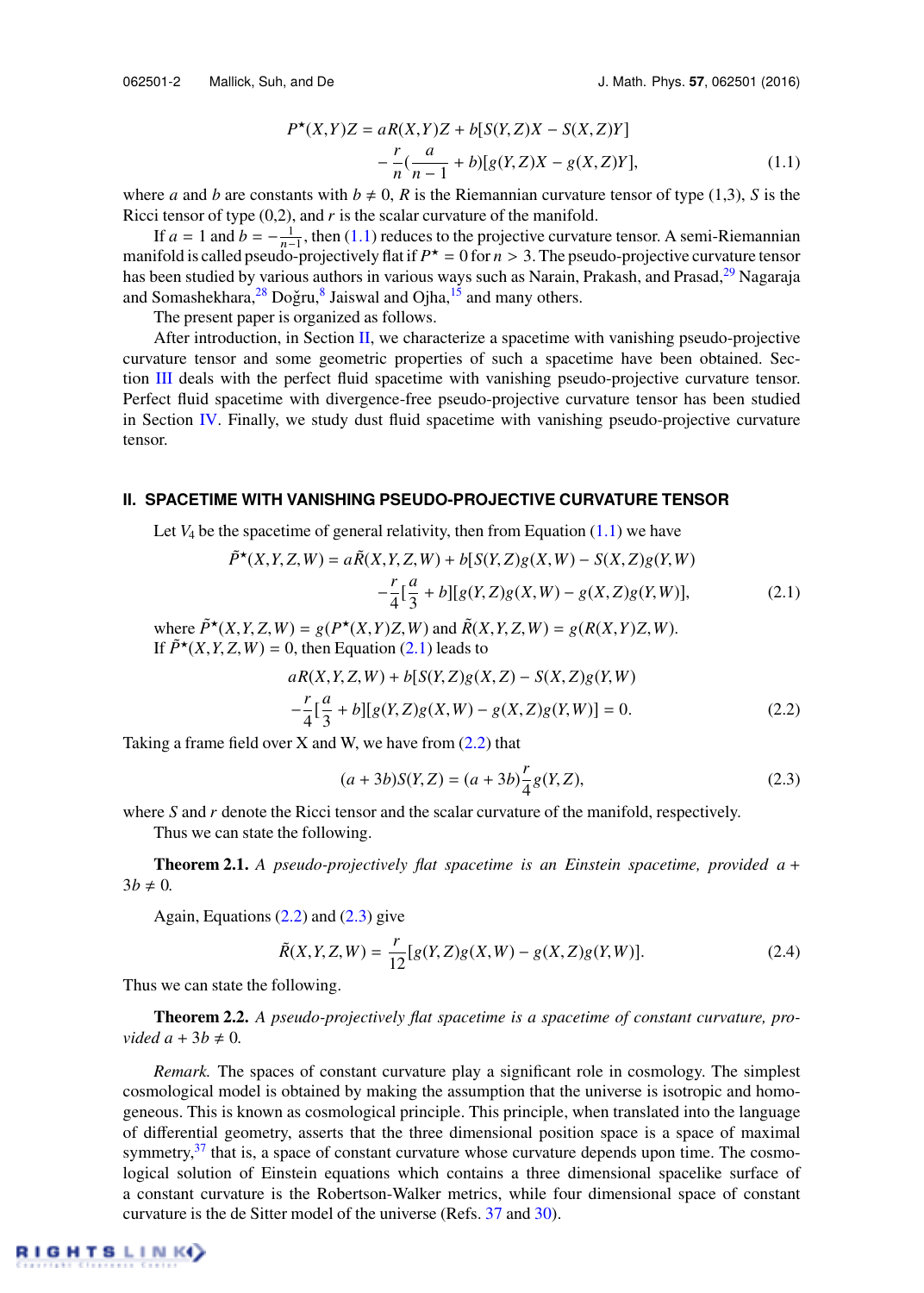Let us consider a spacetime satisfying the Einstein's field equation with cosmological constant

$$
S(X,Y) - \frac{r}{2}g(X,Y) + \lambda g(X,Y) = \kappa T(X,Y),\tag{2.5}
$$

where *S* and *r* denote the Ricci tensor and scalar curvature, respectively.  $\lambda$  is the cosmological constant,  $\kappa$  is the gravitational constant, and  $T(X, Y)$  is the energy momentum tensor.

Using  $(2.3)$  and  $(2.5)$  we obtain

$$
T(X,Y) = \frac{1}{\kappa} \left[ \lambda - \frac{r}{4} \right] g(X,Y). \tag{2.6}
$$

Taking covariant derivative of  $(2.6)$  we get

$$
(\nabla_Z T)(X,Y) = -\frac{1}{4\kappa} dr(Z)g(X,Y). \tag{2.7}
$$

Since pseudo-projectively flat spacetime is Einstein, therefore the scalar curvature *r* is constant. Hence

$$
dr(X) = 0,\t(2.8)
$$

for all *X*.

Equations  $(2.7)$  and  $(2.8)$  together yield

$$
(\nabla_Z T)(X,Y) = 0.
$$

Thus we can state the following.

Theorem 2.3. *In a pseudo-projectively flat spacetime satisfying Einstein's field equation with cosmological constant, the energy momentum tensor is covariant constant.*

Katzin *et al.*<sup>17</sup> were the pioneers in carrying out a detailed study of curvature collineation (CC), in the context of the related particle and field conservation laws that may be admitted in the standard form of general relativity.

The geometrical symmetries of a spacetime are expressed through equation

$$
\pounds_{\xi} A - 2\Omega A = 0, \tag{2.9}
$$

where *A* represents a geometrical/physical quantity,  $f_{\xi}$  denotes the Lie derivative with respect to the vector field  $\xi$ , and  $\Omega$  is a scalar.<sup>17</sup>

One of the most simple and widely used example is the metric inheritance symmetry for  $A = g$ in (2.9) and for this case,  $\xi$  is the Killing vector field if  $\Omega = 0$ .

Therefore,

$$
(\pounds_{\xi}g)(X,Y) = 2\Omega g(X,Y). \tag{2.10}
$$

A spacetime *M* is said to admit a symmetry called a curvature collineation (CC) (Refs. 9 and 10) provided there exists a vector field  $\xi$  such that

$$
(\pounds_{\xi}R)(X,Y)Z = 0,\t(2.11)
$$

where *R* is the Riemannian curvature tensor.

Now we shall investigate the role of such symmetry inheritance for the spacetime admitting pseudo-projective curvature tensor.

Let us consider a spacetime admitting pseudo-projective curvature tensor with a Killing vector field  $\xi$  is a CC. Then we have

$$
(\pounds_{\xi}g)(X,Y) = 0.\tag{2.12}
$$

Again, since M admits a CC we have from (2.11)

$$
(\pounds_{\xi}S)(X,Y) = 0,\tag{2.13}
$$

where *S* is the Ricci tensor of the manifold.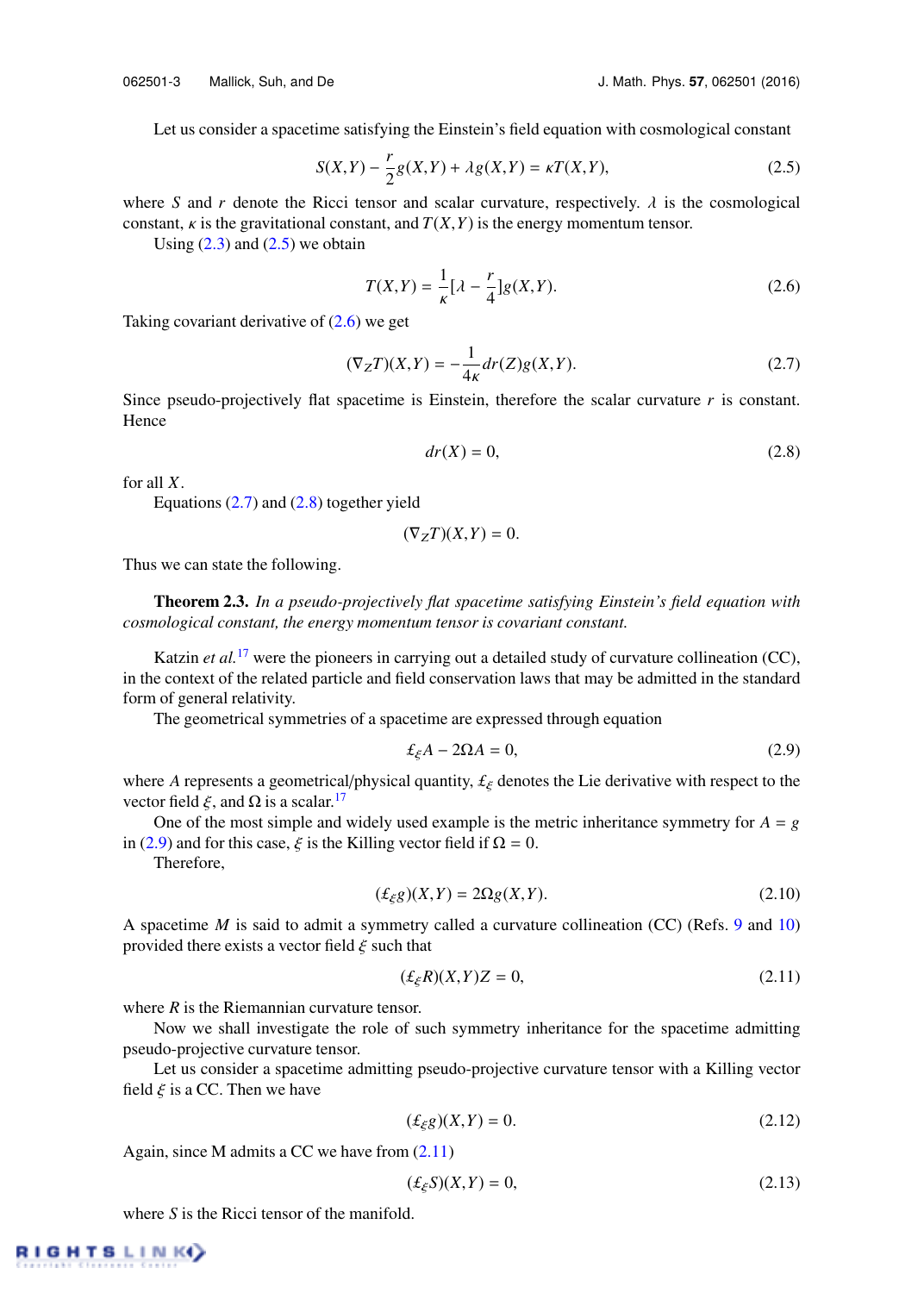Taking Lie derivative of  $(1.1)$  and then using  $(2.11)$ ,  $(2.12)$ , and  $(2.13)$  we obtain

$$
(\pounds_{\xi} P^{\star})(X,Y)Z = 0.
$$

Thus we can state the following.

Theorem 2.4. *If a spacetime M admitting the pseudo-projective curvature tensor with* ξ *as a Killing vector field is CC, then the Lie derivative of the pseudo-projective curvature tensor vanishes along the vector field* ξ*.*

The well-known symmetry of the energy momentum tensor  $T$  is the matter collineation defined by

$$
(\pounds_{\xi}T)(X,Y)=0,
$$

where  $\xi$  is the vector field generating the symmetry and  $\mathcal{L}_{\xi}$  is the Lie derivative operator along the vector field  $\xi$ .

Let  $\xi$  be a Killing vector field on the spacetime with vanishing pseudo-projective curvature tensor. Then

$$
(\pounds_{\xi}g)(X,Y) = 0,\tag{2.14}
$$

where  $f_{\xi}$  denotes Lie derivative with respect to  $\xi$ .

Taking Lie derivatives of both sides of  $(2.6)$  with respect to  $\xi$  we obtain

$$
\frac{1}{\kappa}(\lambda - \frac{r}{4})(\pounds_{\xi}g)(X, Y) = (\pounds_{\xi}T)(X, Y). \tag{2.15}
$$

In virtue of  $(2.14)$ , it follows from  $(2.15)$  that

 $(f_{\xi}T)(X,Y) = 0$ ,

which implies that the spacetime admits matter collineation.

Conversely, if  $(\mathcal{L}_{\xi}T)(X,Y) = 0$ , it follows from (2.15) that

$$
(\pounds_{\xi}g)(X,Y)=0.
$$

Hence we can state the following theorem.

Theorem 2.5. *If a spacetime obeying Einstein's field equation has vanishing pseudo-projective curvature tensor, then the spacetime admits matter collineation with respect to a vector field* ξ *if and only if* ξ *is a Killing vector field.*

Next, let us suppose that  $\xi$  is a conformal Killing vector field. Then we have

$$
(\pounds_{\xi}g)(X,Y) = 2\phi g(X,Y),\tag{2.16}
$$

where  $\phi$  is a scalar.

Then from  $(2.15)$  we get

$$
(\lambda - \frac{r}{4})2\phi g(X,Y) = \kappa(\pounds_{\xi}T)(X,Y). \tag{2.17}
$$

Using  $(2.6)$  in  $(2.17)$  we obtain

$$
(\pounds_{\xi}T)(X,Y) = 2\phi T(X,Y). \tag{2.18}
$$

From (2.18) we can say that the energy-momentum tensor has Lie inheritance property along  $\xi$ .

Conversely, if (2.18) holds, then it follows that (2.16) holds, that is,  $\xi$  is a conformal Killing vector field. Thus we state the following.

Theorem 2.6. *If a spacetime obeying Einstein's field equation has vanishing pseudo-projective curvature tensor, then a vector field* ξ *on the spacetime is a conformal Killing vector field if and only if the energy-momentum tensor has the Lie inheritance property along* ξ*.*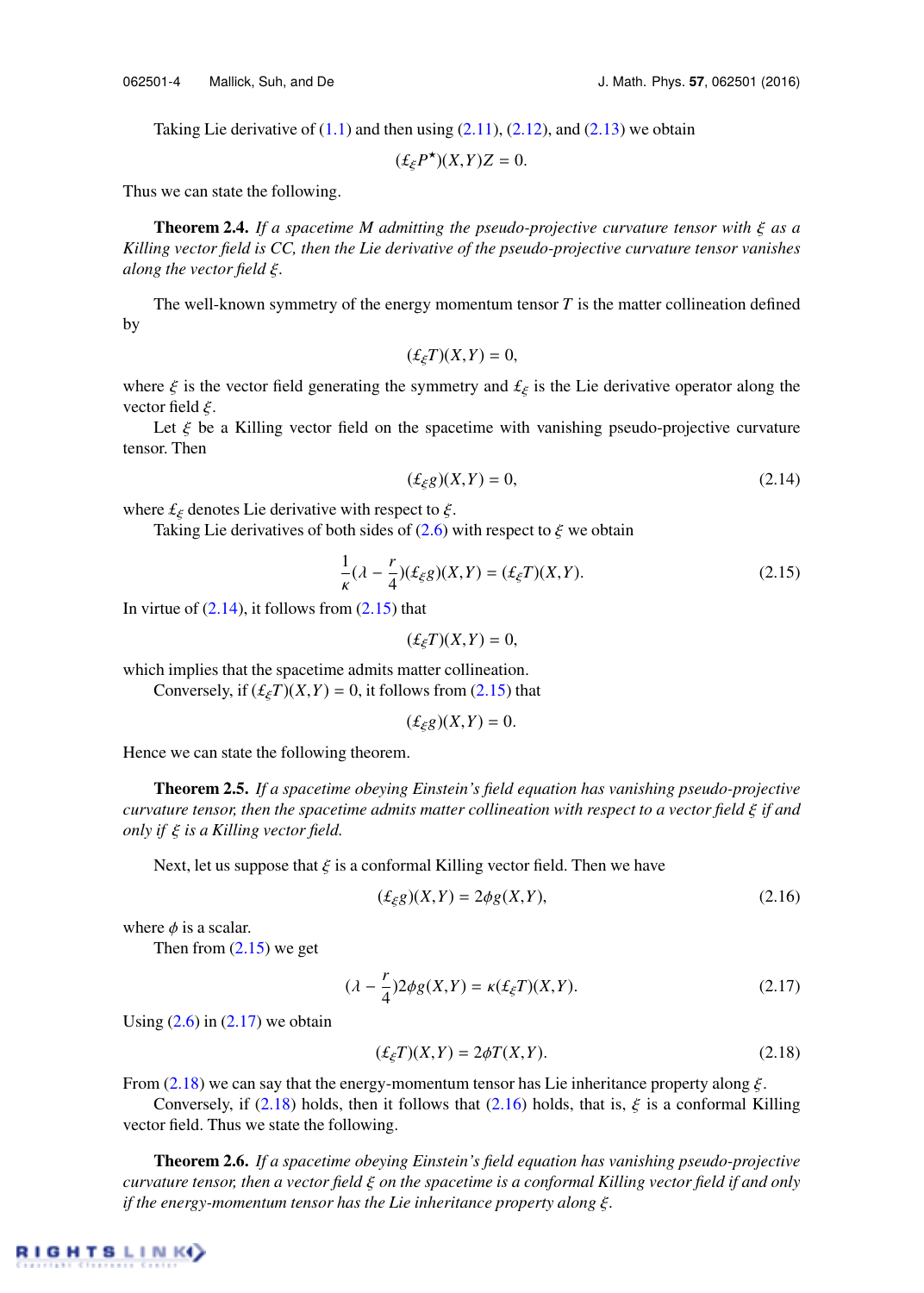## **III. PERFECT FLUID SPACETIME WITH VANISHING PSEUDO-PROJECTIVE CURVATURE TENSOR**

In this section we consider a perfect fluid spacetime with vanishing pseudo-projective curvature tensor obeying Einstein's field equation without cosmological constant.

The energy momentum tensor T of a perfect fluid is given by  $31$ 

$$
T(X,Y) = (\sigma + p)A(X)A(Y) + pg(X,Y),
$$
\n(3.1)

where  $\sigma$  is the energy density, *p* the isotropic pressure, and *A* is a non-zero 1-form such that  $g(X, U) = A(X)$ , for all X, *U* being the velocity vector field of the flow, that is,  $g(U, U) = -1$ .

Einstein's field equation without cosmological constant is given by

$$
S(X,Y) - \frac{r}{2}g(X,Y) = \kappa T(X,Y),
$$
\n(3.2)

where *r* is the scalar curvature of the manifold and  $\kappa \neq 0$ .

In this case Einstein's equation can be written as

$$
-(\frac{r}{4} + kp)g(X,Y) = \kappa(\sigma + p)A(X)A(Y).
$$
\n(3.3)

Taking a frame field and after contraction over *X*, *Y* we obtain

$$
r = \kappa(\sigma - 3p). \tag{3.4}
$$

In virtue of (2.3) and (3.4) the Ricci tensor of a pseudo-projectively flat spacetime can be written as

$$
S(X,Y) = \frac{\kappa(\sigma - 3p)}{4}g(X,Y). \tag{3.5}
$$

Let *Q* be the Ricci operator given by

$$
g(QX,Y) = S(X,Y)
$$

and

$$
S(QX,Y) = S^2(X,Y).
$$

Then we obtain that

$$
A(QX) = g(QX, U) = S(X, U).
$$

Hence we get from  $(3.5)$  that

$$
S(QX,Y) = \frac{\kappa^2(\sigma - 3p)^2}{16}g(X,Y). \tag{3.6}
$$

Taking a frame field and after contraction over  $X, Y$ , we obtain from  $(3.6)$  that

$$
||Q||^2 = \frac{\kappa^2(\sigma - 3p)^2}{4}.
$$
\n(3.7)

Hence we obtain the following result.

Theorem 3.1. *If a pseudo-projectively flat perfect fluid spacetime obeys Einstein's field equation without cosmological constant, then the square of the length of the Ricci operator of the spacetime is*  $\frac{\kappa^2(\sigma-3p)^2}{4}$  $\frac{-3p}{4}$ .

Now putting  $X = Y = U$  in (3.3) we obtain

$$
r = 4\kappa\sigma. \tag{3.8}
$$

Equations (3.4) and (3.8) together give  $\sigma + p = 0$ . Therefore Equation (3.1) in this case takes the form

$$
T(X,Y) = pg(X,Y). \tag{3.9}
$$

Since the scalar curvature *r* of a pseudo-projectively flat spacetime is constant, therefore from (3.8) it follows that  $\sigma = constant$  and hence from  $\sigma + p = 0$  we obtain  $p = constant$ . Now  $\sigma + p = 0$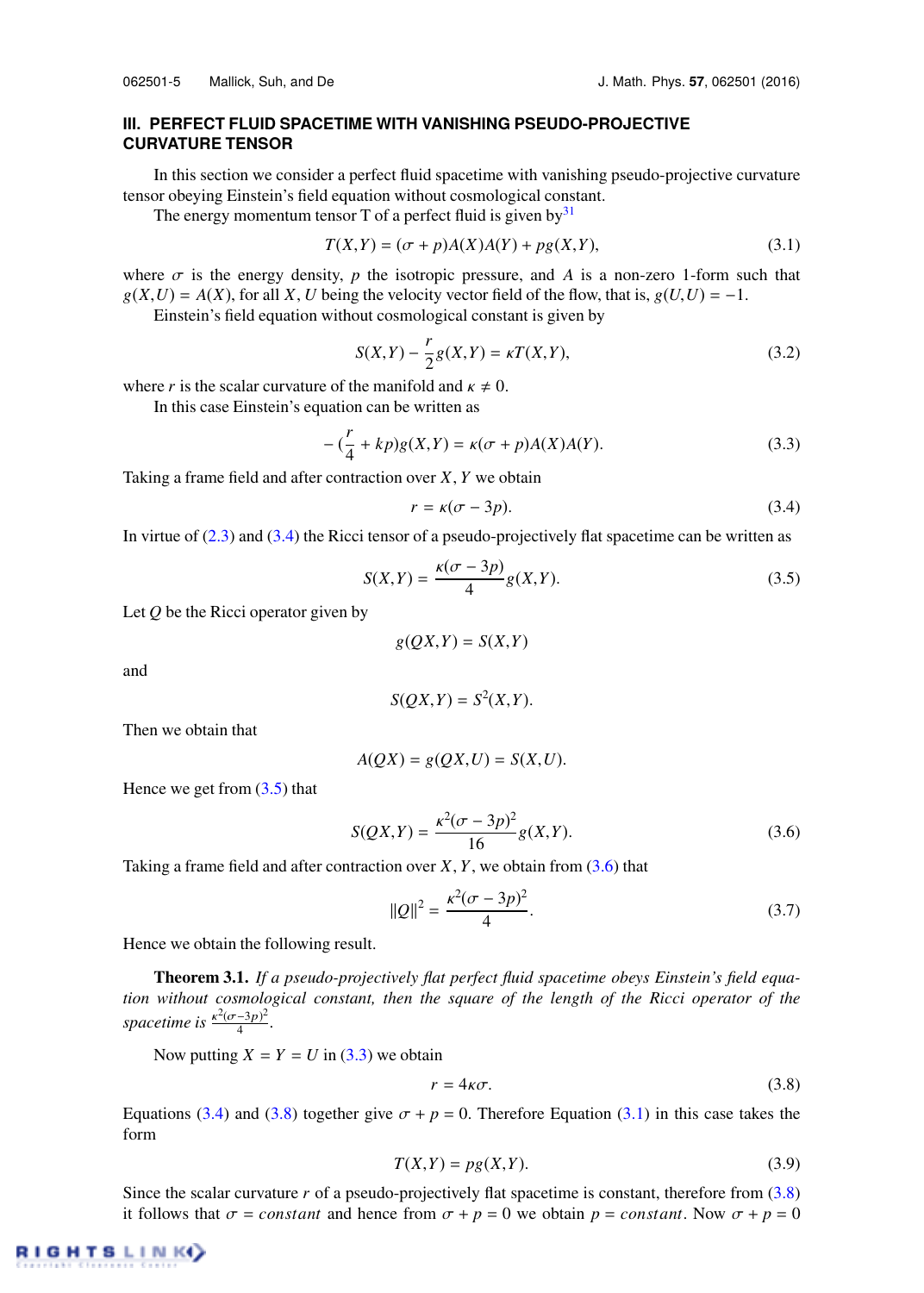means the fluid behaves as a cosmological constant.<sup>38</sup> This is also termed as phantom barrier.<sup>6</sup> Now

in a cosmology we know such a choice  $\sigma = -p$  leads to rapid expansion of the spacetime which is now termed as inflation.<sup>2</sup>

Thus we can state the following.

Theorem 3.2. *If a perfect fluid spacetime with vanishing pseudo-projective curvature tensor obeying Einstein's equation without cosmological constant, then the spacetime has constant energy density and isotropic pressure and the spacetime represents inflation and also the fluid behaves as a cosmological constant.*

We know<sup>34</sup> that if the Ricci tensor S of type  $(0,2)$  of the spacetime satisfies condition

$$
S(X,X) > 0,\tag{3.10}
$$

for every timelike vector field  $X$ , then  $(3.10)$  is called the timelike convergence condition. Equations  $(3.1)$  and  $(3.2)$  together yield

$$
S(X,Y) - \frac{r}{2}g(X,Y) = \kappa[(\sigma + p)A(X)A(Y) + pg(X,Y)].
$$
\n(3.11)

Putting  $X = Y = U$  in (3.11) and using (3.4) we obtain

$$
S(U, U) = \frac{\kappa(\sigma + 3p)}{2}.
$$
\n
$$
(3.12)
$$

Since the spacetime under consideration satisfies the timelike convergence condition and  $\kappa > 0$ , we have

$$
\sigma + 3p > 0. \tag{3.13}
$$

The inequality (3.13) shows that the spacetime under consideration obeys cosmic strong energy condition.

Thus we can state the following.

Theorem 3.3. *If a pseudo-projectively flat perfect fluid spacetime satisfying Einstein's equation without cosmological constant obeys the timelike convergence condition, then such a spacetime also satisfies cosmic strong energy condition.*

Let us suppose that the scalar curvature  $r$  of the spacetime be positive. Then from  $(3.4)$  we have

$$
\sigma > 3p. \tag{3.14}
$$

Now Equations (3.13) and (3.14) together yield  $\sigma > 0$ . This means that the spacetime under consideration consists of pure matter.

Thus we have the following result.

Theorem 3.4. *If a pseudo-projectively flat perfect fluid spacetime satisfying Einstein's equation without cosmological constant obeys the timelike convergence condition, then such a spacetime contains pure matter, provided the scalar curvature r is positive.*

Taking a frame field after contraction over *X* and *Y* we get from (3.2) that

$$
r = -\kappa t,\tag{3.15}
$$

where  $t = trace T$ .

Therefore, Equation  $(3.2)$  can be written as

$$
S(X,Y) = \kappa [T(X,Y) - \frac{t}{2}g(X,Y)].
$$
\n(3.16)

Einstein's field equation without cosmological constant for a purely electromagnetic distribution takes the form $<sup>1</sup>$ </sup>

$$
S(X,Y) = \kappa T(X,Y). \tag{3.17}
$$

In Ref 38, p. 61, this kind of spacetime is called "pure radiation field" (or null dust) and its energy momentum tensor is given by  $\hat{T}_{kl} = \Phi^2 X_k X_l$ , being  $X_k X^k = 0$ .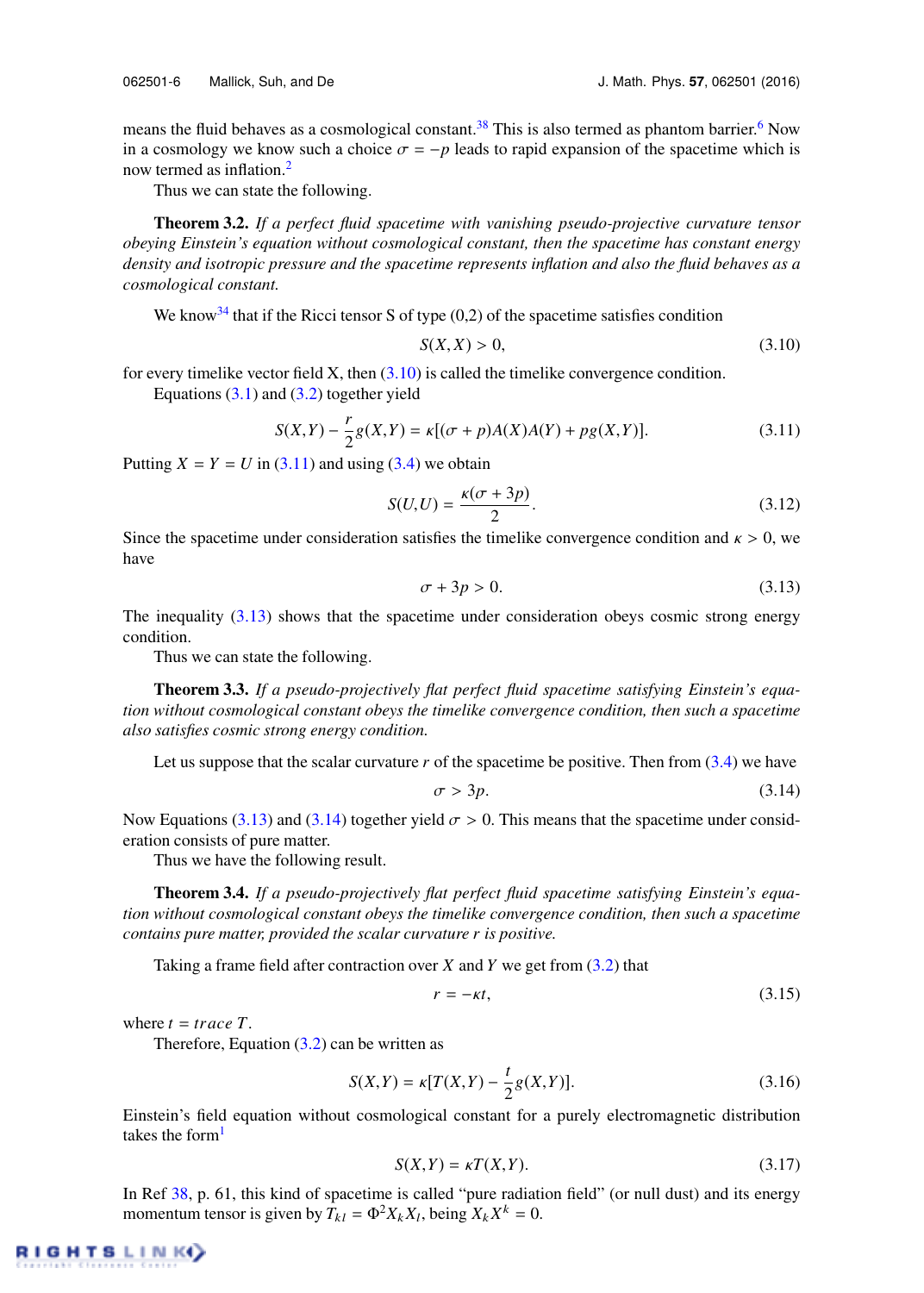Using  $(3.16)$  and  $(3.17)$  we obtain  $t = 0$ . Thus from  $(3.15)$  we get  $r = 0$ . Hence from  $(2.4)$  we obtain  $\tilde{R}(X, Y, Z, W) = 0$  which means that the spacetime is flat.

Thus we can state the following.

Theorem 3.5. *A pseudo-projectively flat spacetime satisfying Einstein's equation without cosmological constant for a purely electromagnetic distribution is an Euclidean space.*

*Remark 1.* This theorem points out towards a condition under which a semi-Riemannian space can be reduced to an Euclidean space.

*Remark 2.* Since for a pure radiation field  $t = 0$ , here we obtain from (3.15) that  $r = 0$  and consequently from (3.4) we obtain  $\sigma = 3p$ . In Ref. 38, p. 63, pure radiation field may be considered as representing the incoherent superposition of waves with random phases and polarization but the same propagation direction. This is also used to describe perfect fluids with  $\sigma = 3p$  (incoherent radiation) (Ref. 38, p. 66).

In a pseudo-projectively flat perfect fluid spacetime, from  $(2.4)$  it follows that the curvature tensor *R* is given by

$$
R(X,Y)Z = \frac{r}{12}[g(Y,Z)X - g(X,Z)Y],
$$
\n(3.18)

where  $r$  is the scalar curvature of the spacetime.

Since pseudo-projectively flat spacetime is Einstein space, it follows that  $r =$  constant. Let  $U^{\perp}$ denote the 3-dimensional distribution in a quasi-conformally flat perfect fluid spacetime orthogonal to U.

Then

$$
R(X,Y)Z = \frac{r}{12}[g(Y,Z)X - g(X,Z)Y],
$$
\n(3.19)

for all  $X, Y, Z \in U^{\perp}$  and

$$
R(X, U)U = -\frac{r}{12}X,\t(3.20)
$$

for every  $X \in U^{\perp}$ .

According to Karchar<sup>16</sup> a Lorentzian manifold is called infinitesimally spatially isotropic relative to timelike unit vector field U if its curvature tensor *R* satisfies the relation

$$
R(X,Y)Z = l[g(Y,Z)X - g(X,Z)Y],
$$
\n(3.21)

for all  $X,Y,Z \in U^{\perp}$  and  $R(X,U)U = mX$  for all  $X \in U^{\perp}$ , where *l*, *m* are real valued function on the manifold. So by virtue of  $(3.19)$  and  $(3.20)$  we can state the following.

Theorem 3.6. *A pseudo-projectively flat perfect fluid spacetime obeying the Einstein's field equation without cosmological constant and having the vector field U as the velocity vector field is infinitesimally spatially isotropic relative to the unit timelike vector field U.*

# **IV. PERFECT FLUID SPACETIMES WITH DIVERGENCE-FREE PSEUDO-PROJECTIVE CURVATURE TENSOR**

In this section we consider a perfect fluid spacetime with divergence-free pseudo-projective curvature tensor.

*Definition.* A spacetime is said to be pseudo-projective conservative if

$$
(div P^*)(X, Y, Z) = 0,
$$

where "*div*" denotes the divergence.

RIGHTSLINK)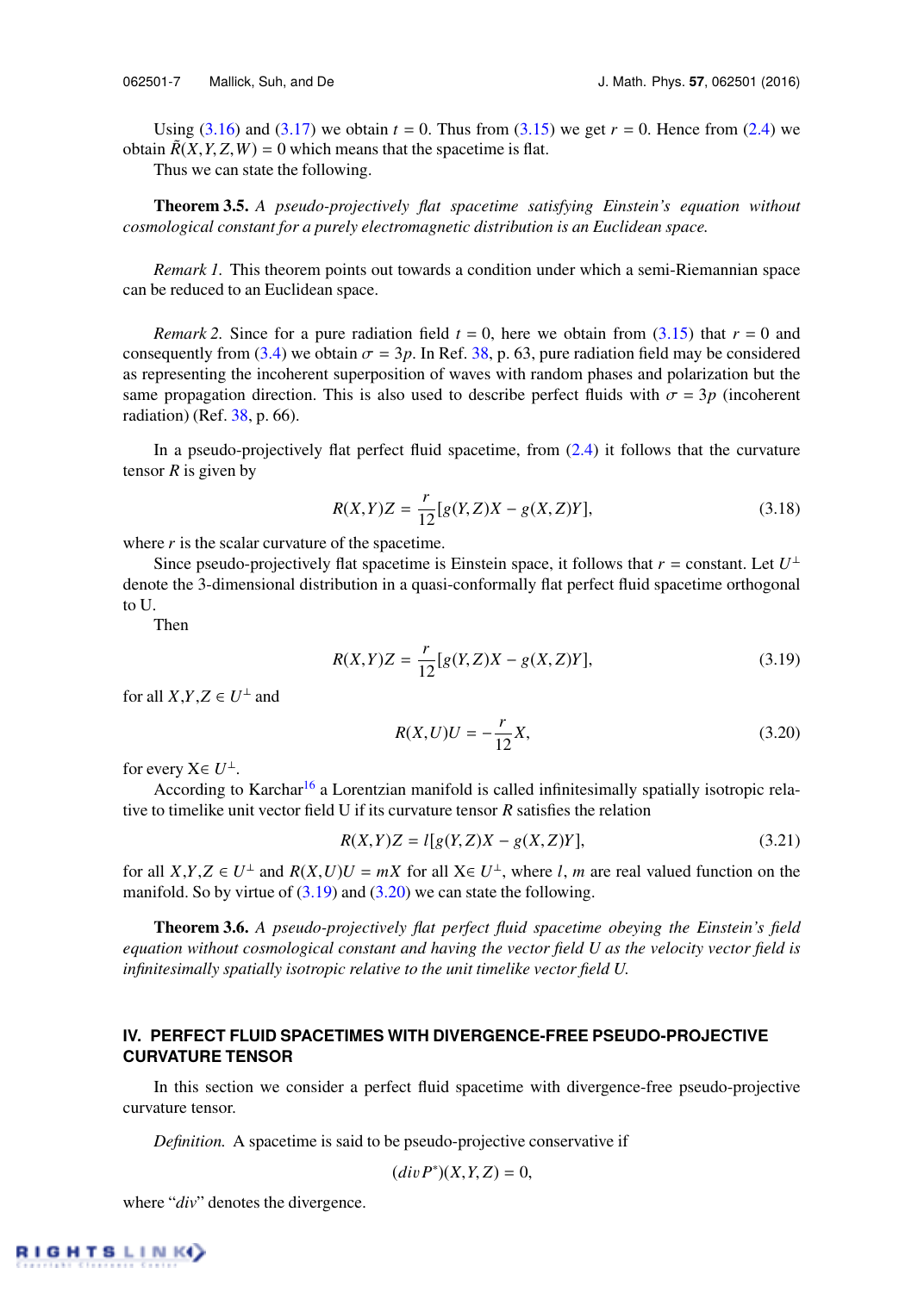*Definition.* A symmetric (0,2) type tensor field *E* on a semi-Riemannian manifold  $(M^n, g)$  is said to be of Codazzi type if it satisfies the equation

$$
(\nabla_X E)(Y,Z) = (\nabla_Y E)(X,Z),
$$

for arbitrary vector fields *X*, *Y*, and *Z*.

From Equation  $(1.1)$  we obtain for a spacetime that

$$
(divP^*)(X,Y,Z) = (a+b)[(\nabla_X S)(Y,Z) - (\nabla_Y S)(X,Z)]
$$
  

$$
-\frac{1}{4}(\frac{a}{3} + b)[g(X,Z)dr(Y) - g(Y,Z)dr(X)].
$$
 (4.1)

Equation (4.1) is a particular case for the expression of the divergence of some generalized curvature (that is, curvature tensors satisfying  $K_{ijkl} = -K_{jik} = -K_{ijkl}$ ,  $K_{ijkl} + K_{jkil} + K_{kij} = 0$  as defined in Ref. 18), namely,

$$
\nabla_m K_{jkl}^m = A \nabla_m R_{jkl}^m + B[(\nabla_j R)g_{kl} - (\nabla_k R)g_{jl}],
$$

where *A* and *B* are constants (see Ref. 27 Proposition 4.6., Ref. 20 Theorem 2.2., and Ref. 21 Theorem 3.7.). In these papers the authors proved that if  $\nabla_m K^m_{jkl} = 0$  and the condition  $B \neq \frac{A}{2(n-1)}$  is satisfied, then the scalar curvature is a covariant constant  $\nabla_l R = 0$ . Thus  $dr(X) = 0$  can be derived from  $div P^* = 0$ , provided  $a \neq -\frac{5b}{3}$ . However,  $div P^* = 0$  and  $dr(X) = 0$  imply  $div C = 0$ , where *C* is the conformal curvature tensor.

The conditions  $divC = 0$  and  $dr(X) = 0$  are equivalent to have a "Yang Pure Space" (see Ref. 13) Eq. (2)). In Ref. 13, Theorem 4.1 the authors proved that a 4-dimensional perfect fluid spacetime with  $p + \sigma \neq 0$  is a Yang pure space if and only if it is a Robertson-Walker spacetime. For results about perfect fluids with divergence-free Weyl tensor see for example Refs. 35 and 26.

Thus we can state the following theorem.

Theorem 4.1. *A perfect fluid spacetime with divergence-free pseudo-projective curvature tensor is a Robertson-Walker spacetime, provided a*  $\neq -\frac{5b}{3}$ *.* 

Now using  $div P^* = 0$  and  $dr(X) = 0$  in (4.1) we obtain

$$
(\nabla_X S)(Y,Z) - (\nabla_Y S)(X,Z) = 0.
$$
\n(4.2)

Hence using  $(3.2)$  and  $(4.2)$  we have

$$
(\nabla_X T)(Y, Z) - (\nabla_Y T)(X, Z) = 0.
$$
\n(4.3)

Thus we can state the following.

Theorem 4.2. *In a perfect fluid spacetime with divergence-free pseudo-projective curvature tensor the energy momentum tensor is of Codazzi type, provided a*  $\neq -\frac{5b}{3}$ *.* 

But it is proved that if in a perfect fluid spacetime the energy momentum tensor is of Codazzi type then each of the shear and vorticity of the fluid vanishes and its velocity vector field is hypersurface orthogonal, i.e., its velocity vector field is proportional to the gradient vector field of the energy density (Refs. 11 and 33).

Hence from the above results, we can state the following.

Theorem 4.3. *In a perfect fluid spacetime with divergence-free pseudo-projective curvature tensor each of the shear and vorticity of the fluid vanishes and its velocity vector field is hypersurface orthogonal, i.e., its velocity vector field is proportional to the gradient vector field of the energy density, provided a*  $\neq -\frac{5b}{3}$ *.* 

It has been proved by Barnes<sup>4</sup> that if a perfect fluid spacetime is shear-free and vorticity-free, the velocity vector field *U* is hypersurface orthogonal, and the energy density is constant over a hypersurface orthogonal to *U*, then the possible local cosmological structures of the spacetime are of Petrov type *I*, *D*, or *O*.

In view of Theorem 4.3 and the result of Barnes leads to the following theorem.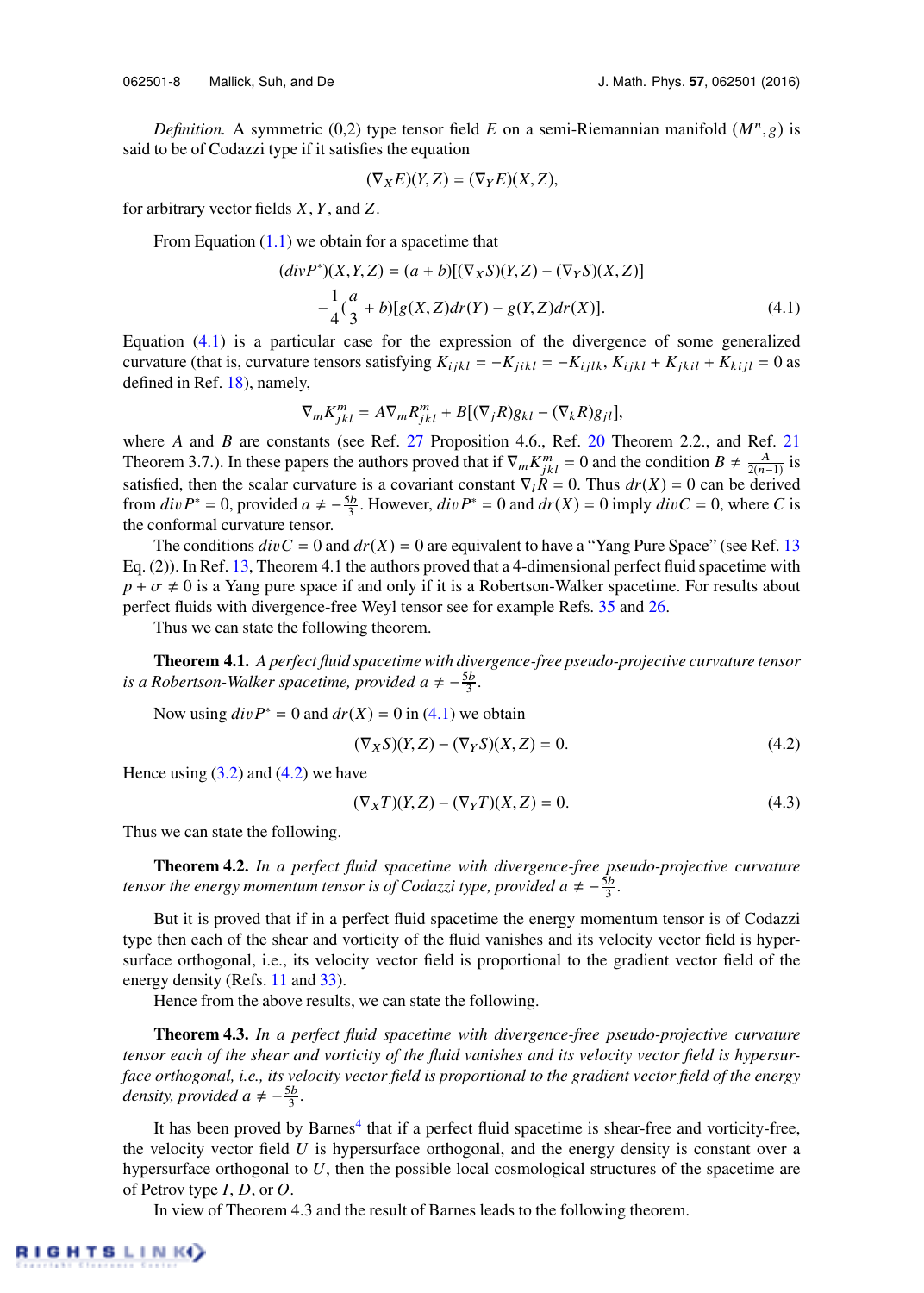062501-9 Mallick, Suh, and De J. Math. Phys. **57**, 062501 (2016)

Theorem 4.4. *If a perfect fluid spacetime is of divergence-free pseudo-projective curvature tensor, then the possible local cosmological structure of such a spacetime is of type I, D, or O, provided a*  $\neq -\frac{5b}{3}$ .

*Remark 3.* Theorem 4.4 can be derived in an alternative and shorter way. Since the energy momentum tensor is a Codazzi tensor, from Equation (7) in Ref. 23 (see also Refs. 24 and 25) we have

$$
T_{im}C_{jkl}^m + T_{jm}C_{kil}^m + T_{km}C_{ijl}^m = 0
$$

and the manifold is named "Weyl compatible" (see Ref. 19). From Equation (3.1) it is

$$
u_i u_m C_{jkl}^m + u_j u_m C_{kil}^m + u_k u_m C_{ijl}^m = 0
$$

and the spacetime is "purely electric" (see Refs. 14 and 19 Theorem 3.3. and Ref. 25). It is well known that purely electric spacetimes are of Petrov types *I*, *D*, or *O* (conformally flat) (see Ref. 38, or Ref. 19 Theorem 3.4. and Ref. 14)

### **V. DUST FLUID SPACETIME WITH VANISHING PSEUDO-PROJECTIVE CURVATURE TENSOR**

In a dust or pressureless fluid spacetime, the energy momentum tensor is of the form $36$ 

$$
T(X,Y) = \sigma A(X)A(Y),\tag{5.1}
$$

where  $\sigma$  is the energy density of the dust-like matter and *A* is a non-zero 1-form such that  $g(X, U) = A(X)$ , for all *X*, *U* being the velocity vector field of the flow, that is,  $g(U, U) = -1$ .

Using  $(2.6)$  and  $(5.1)$  we obtain

$$
(\lambda - \frac{r}{4})g(X,Y) = \kappa \sigma A(X)A(Y). \tag{5.2}
$$

A frame field after contraction over X and Y leads to

$$
\lambda = \frac{r}{4} - \frac{\kappa \sigma}{4}.\tag{5.3}
$$

Again, if we put  $X = Y = U$  in (5.2), we get

$$
\lambda = \frac{r}{4} - \kappa \sigma. \tag{5.4}
$$

Thus combining the Equations  $(5.3)$  and  $(5.4)$ , we finally obtain that

$$
\sigma = 0.\tag{5.5}
$$

Thus from  $(5.1)$  and  $(5.5)$  we conclude that

 $T(X, Y) = 0.$ 

This means that the spacetime is devoid of the matter. Thus we can state the following.

Theorem 5.1. *A pseudo-projectively flat dust fluid spacetime satisfying Einstein's field equation with cosmological constant is vacuum.*

#### **ACKNOWLEDGMENTS**

The second author was supported by Grant Project No. NRF-2015-R1A2A1A-01002459 from National Research Foundation. The authors wish to express their sincere thanks and gratitude to the referee for his/her valuable suggestions towards the improvement of the paper.

<sup>1</sup> Ahsan, Z. and Siddiqui, S. A., "Concircular curvature tensor and fluid spacetimes," Int. J. Theor. Phys. 48, 3202-3212 (2009).

<sup>2</sup> Amendola, L. and Tsujikawa, S., *Dark Energy: Theory and Observations* (Cambridge University Press, Cambridge, 2010). <sup>3</sup> Arslan, K. *et al.*, "On generalized Robertson-Walker spacetimes satisfying some curvature condition," Turk. J. Math. 38, 353-373 (2014).